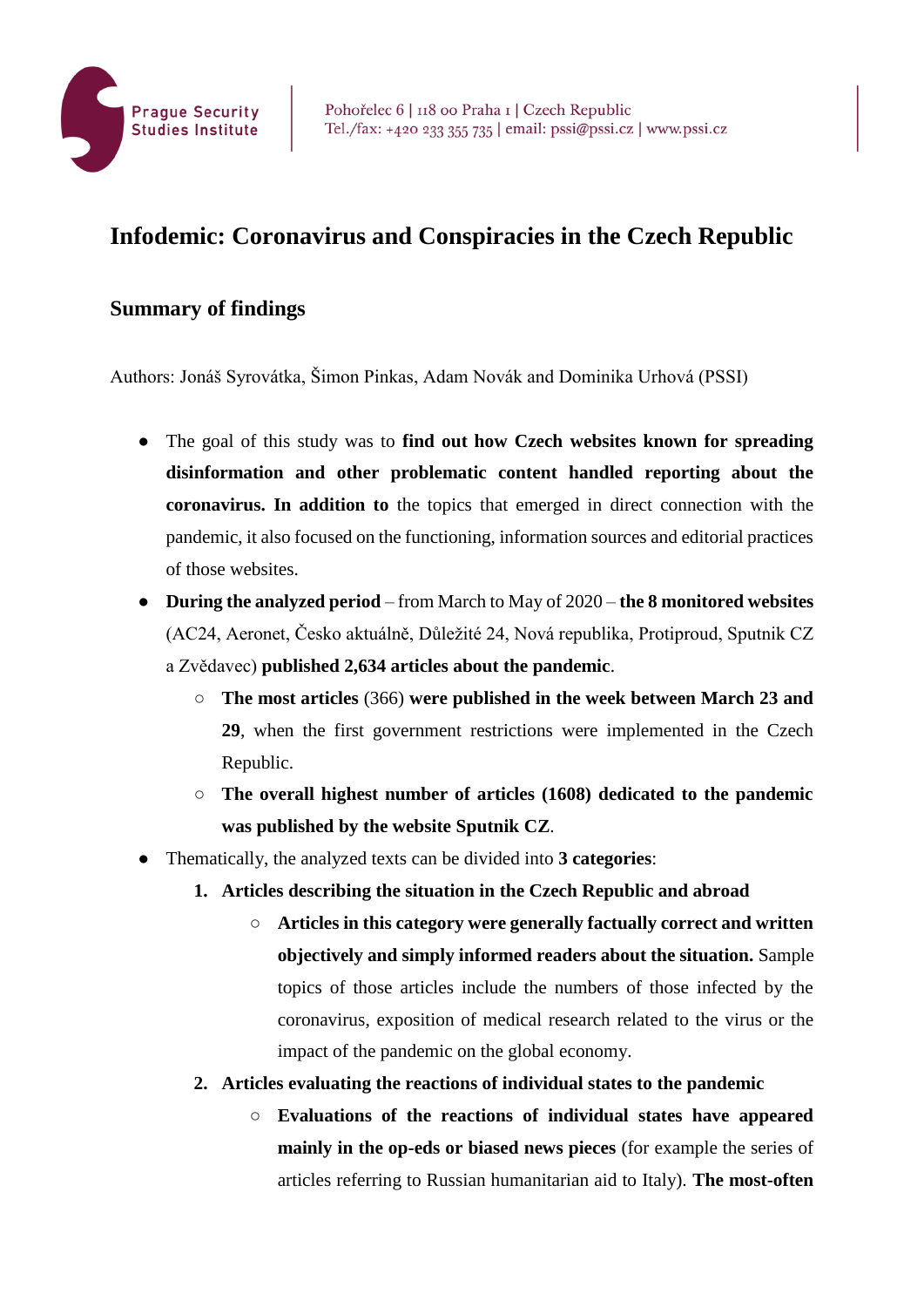

**criticized entity was the European Union** (mentioned in 232 texts), whose approach to the pandemic was for various reasons considered to be a failure. **The USA was also criticized, mainly because of their supposedly selfish behavior,** and their unwillingness to help other countries hit by the pandemic. **On the other hand, China and Russia were commended for providing humanitarian aid to the afflicted countries** (mainly Italy) and management of the crisis at home.

○ **There has also been criticism of Slovak government**, which ostensibly did not handle the situation well. This proves that the monitored websites aim their content not only at Czech but also Slovak audiences. **In contrast, the evaluation of the Czech government's actions was ambivalent** – while in some articles it was praised for quick implementation of restrictive measures, in others, it was criticized for its inability to address the impact of the pandemic on the economy.

## **3. Articles containing conspiracy theories**

- There were 145 articles published containing conspiracy theories (i.e. less than 6% of the total volume of articles). **The most frequently mentioned conspiracies focused on the billionaire Bill Gates** and his supposed effort to profit from the pandemic through the sale of a vaccine. Another version of this conspiracy claimed that Gates plans to exploit the pandemic in order to implant "chips" in the world population. **According to another frequently mentioned theory, the coronavirus was developed in American laboratories and used as a biological weapon against China.** In the concluding phase of the reporting period there has been a surge of antisemitic conspiracy theories, linking the pandemic to an alleged Jewish plot.
- **The analyzed websites differed from each other in certain aspects of their reporting about pandemic.** The authors consider it important to take into account the differing functioning of websites spreading disinformation and other problematic content, while researching disinformation related topics.